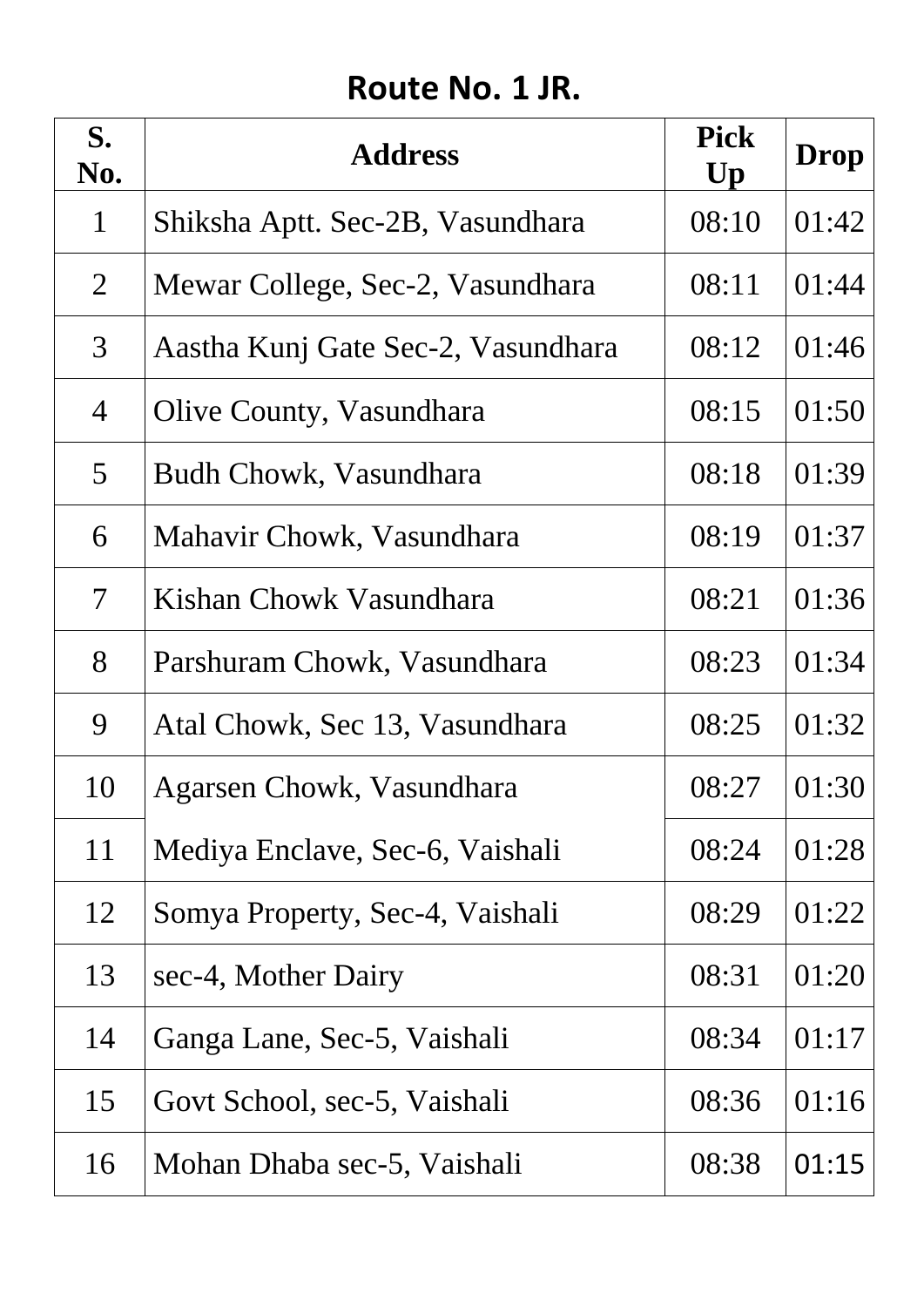### **Route No. 2 JR.**

| <b>S. No.</b>            | <b>Address</b>               | Pick Up | Drop  |
|--------------------------|------------------------------|---------|-------|
| 1                        | Shipra Revera RWA Gate       | 07:50   | 01:47 |
| $\overline{2}$           | Temple Gate, Revera          | 07:52   | 01:45 |
| 3                        | Mangal Chowk, Indirapuram    | 07:54   | 01:42 |
| $\overline{4}$           | <b>Cambridge School</b>      | 07:55   | 01:40 |
| $\overline{5}$           | <b>Hotel One Mall</b>        | 07:57   | 01:38 |
| 6                        | Holi Chowk, Shakti Khand III | 08:00   | 01:35 |
| $\overline{\mathcal{L}}$ | Royal Park Hotel             | 08:03   | 01:33 |
| 8                        | Peepal Chowk, Niti Khand III | 08:06   | 01:30 |
| 9                        | Rail Vihar, Indirapuram      | 08:09   | 01:29 |
| 10                       | ATS Gate No.2                | 08:13   | 01:24 |
| 11                       | <b>Orange County, Ind</b>    | 08:14   | 01:22 |
| 12                       | Big Bazar Indirapuram        | 08:15   | 01:20 |
| 13                       | Aditya Megha City            | 08:16   | 01:17 |
| 14                       | <b>SPS</b> Residency         | 08:18   | 01:14 |
| 15                       | HRC Aptt, Indiurapuram       | 08:19   | 01:13 |
| 16                       | Amarpali Green Indirapuram   | 08:20   | 01:12 |
| 17                       | Gaur Green City, Indirapuram | 08:21   | 01:11 |
| 18                       | Kala Patthar                 | 08:23   | 01:10 |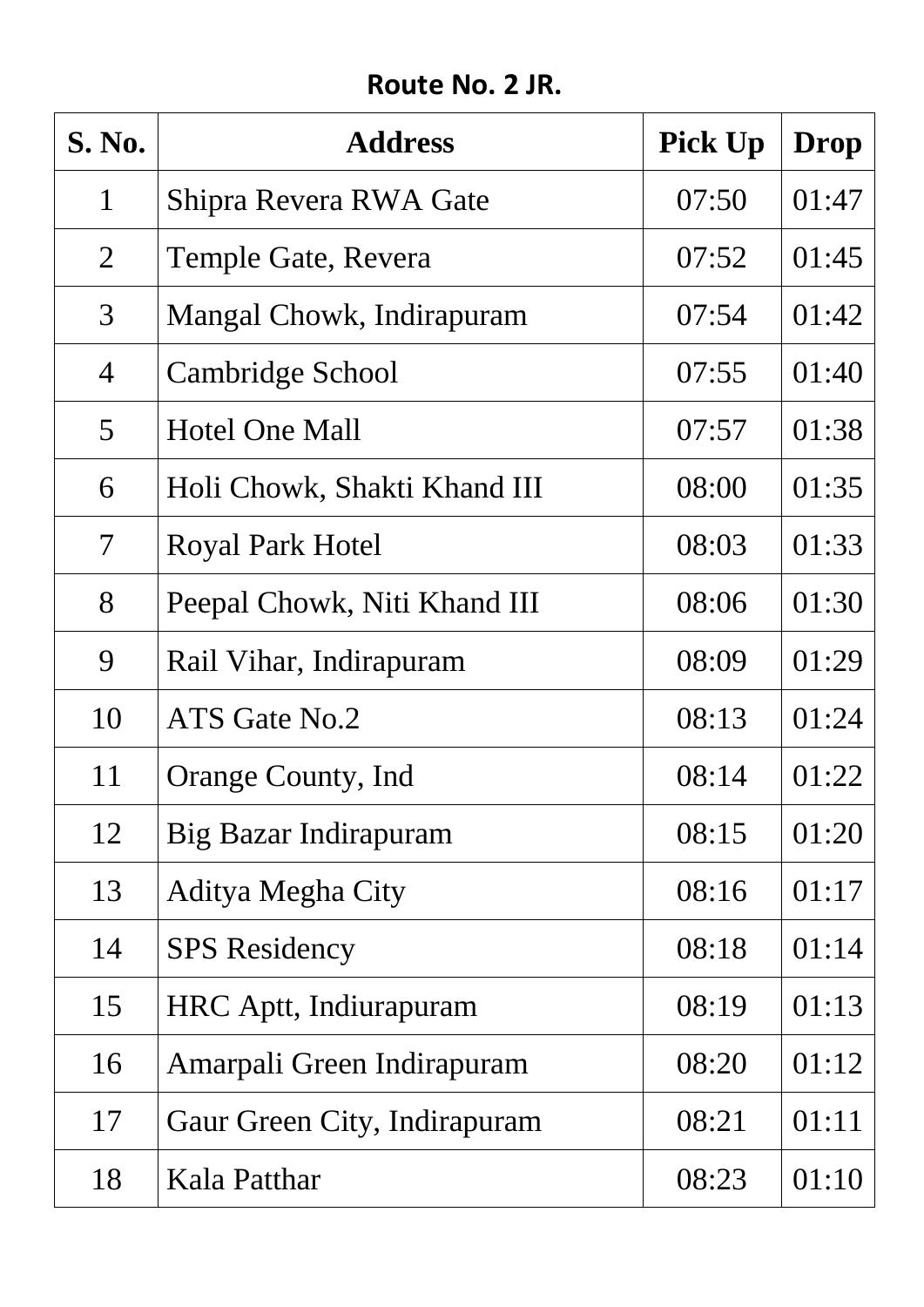| Route No. 3 JR.          |                                        |                                       |             |
|--------------------------|----------------------------------------|---------------------------------------|-------------|
| S.<br>No.                | <b>Address</b>                         | <b>Pick</b><br>$\mathbf{U}\mathbf{p}$ | <b>Drop</b> |
| $\mathbf{1}$             | Shipra Krishna Vista, Indirapuram      | 08:00                                 | 01:15       |
| $\overline{2}$           | Jaipuriya Sunrise Green, Indirapuram   | 08:02                                 | 01:17       |
| 3                        | Krishna Dairy Ind, Niti Khand III      | 08:05                                 | 01:19       |
| $\overline{4}$           | Shanti Gopal Hospital, Ahinsa Khand II | 08:06                                 | 01:20       |
| 5                        | Ashyana Green Ahinsa Khand II          | 08:07                                 | 01:21       |
| 6                        | Ashyana Upvan, Ahinsa Khand II         | 08:08                                 | 01:22       |
| $\overline{\mathcal{U}}$ | Niho Scotish Ahinsa Khand II           | 08:10                                 | 01:24       |
| 8                        | Exotica Ahinsa Khand II                | 08:11                                 | 01:25       |
| 9                        | <b>Rishabh Paradise</b>                | 08:12                                 | 01:26       |
| 10                       | <b>DPS School Ahinsa Khand II</b>      | 08:15                                 | 01:27       |
| 11                       | Niral Eden Park Ahinsa Khand II        | 08:17                                 | 01:29       |
| 12                       | East End Aptt. Ahinsa Khand II         | 08:18                                 | 01:30       |
| 13                       | Saya Zenith Aptt. Ahinsa Khand II      | 08:19                                 | 01:32       |

# **Route No. 4 JR.**

| S.<br>No. | <b>Address</b>                            | <b>Pick</b><br>Up | Drop   |
|-----------|-------------------------------------------|-------------------|--------|
|           | <b>Prateek grand City Siddharth Vihar</b> | $07:40$ $ 01:26$  |        |
|           | DPS, Siddharth Vihar                      | $07:45$ $ 01:30 $ |        |
|           | <b>CSHP School, Sec-11, Partap Vihar</b>  | 07:48             | 101:35 |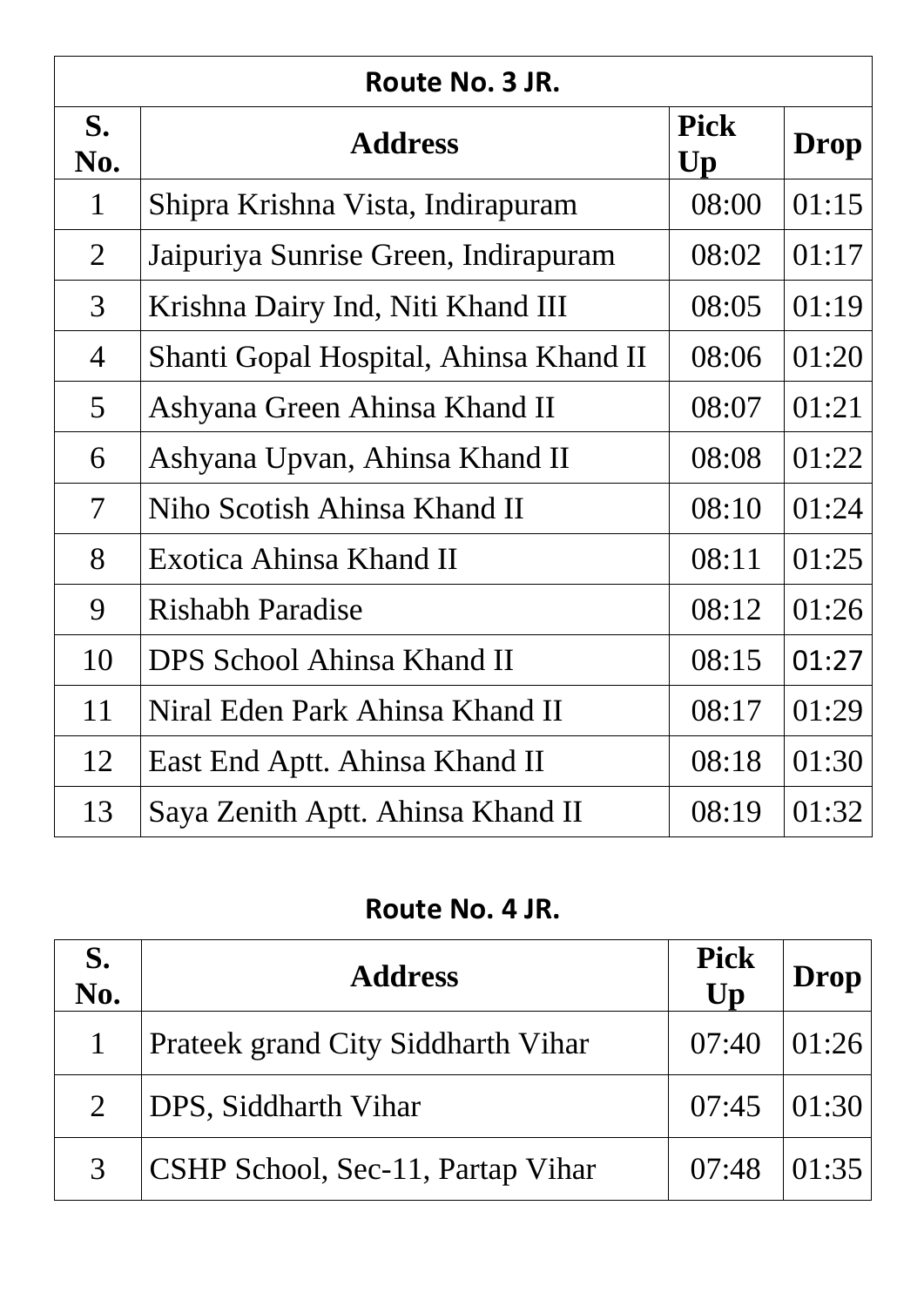| $\overline{4}$ | Dindyal Hospital, Sec-11, Partap Vihar | 07:50 | 01:37 |
|----------------|----------------------------------------|-------|-------|
| 5 <sup>1</sup> | Swadeshi Chowk, Sec-12, Pratap Vihar   | 07:55 | 01:42 |
| 6              | Santosh Medical Sec-12, Pratap vihar   | 07:58 | 01:45 |
|                | Chhijarsi Sabji Mandi                  | 08:08 | 01:21 |
| 8              | Sec-63, Police Choki                   | 08:11 | 01:19 |
| 9              | Hanuman Mandir, Bahlolpur              | 08:15 | 01:15 |

| <b>Route No. 5 JR</b>    |                                    |                |             |
|--------------------------|------------------------------------|----------------|-------------|
| <b>S. No.</b>            | <b>Address</b>                     | <b>Pick Up</b> | <b>Drop</b> |
| $\mathbf{1}$             | <b>Vishal International School</b> | 07:40          | 01:20       |
| $\overline{2}$           | Saraswati Kunj, Noida Extn.        | 07:41          | 01:21       |
| $\overline{3}$           | Exotica Dream Valley Extn.         | 07:43          | 01:22       |
| $\overline{4}$           | 14 Avenue, gaur City II            | 07:46          | 01:23       |
| $\overline{5}$           | Raksha Adela Gaur City II          | 07:48          | 01:25       |
| 6                        | 16 Avenue, Gaur City II            | 07:50          | 01:27       |
| $\overline{\mathcal{I}}$ | Mahagun Maywood II                 | 07:51          | 01:28       |
| 8                        | Mahagun Mart Gau City II           | 07:52          | 01:29       |
| 9                        | <b>JKG Palm Court Ex</b>           | 07:55          | 01:32       |
| 10                       | City Plaza Gaur City I Ex          | 07:58          | 01:35       |
| 11                       | 7th Avenue Gaur City I             | 08:00          | 01:37       |
| 12                       | <b>GREEN HOTEL BEHRAMPUR</b>       | 08:07          | 01:42       |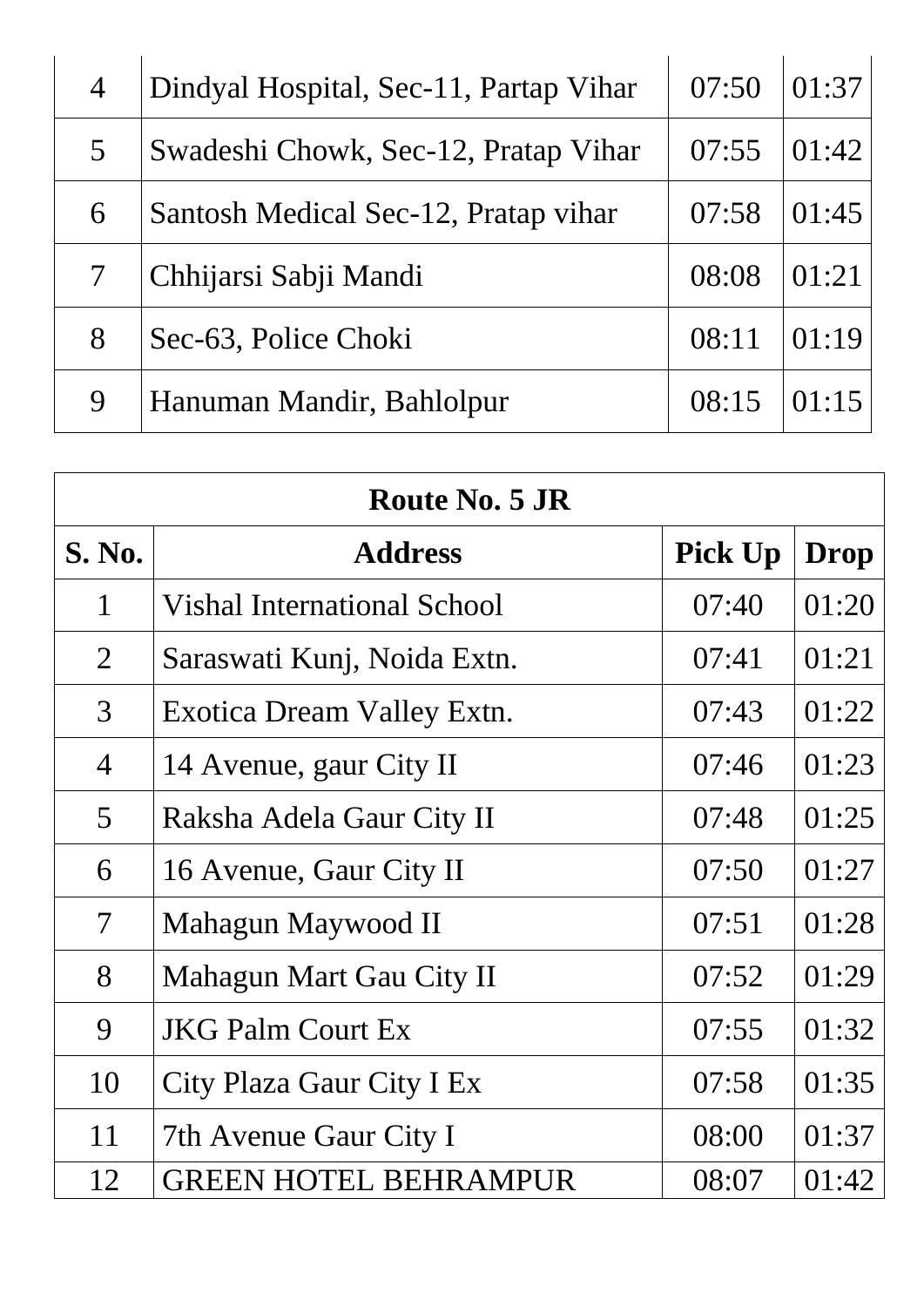| Route No. 06 JR          |                                       |                |             |
|--------------------------|---------------------------------------|----------------|-------------|
| <b>S. No.</b>            | <b>Address</b>                        | <b>Pick Up</b> | <b>Drop</b> |
| $\mathbf{1}$             | Steller Jeevan Noida ex               | 08:00          | 01:52       |
| $\overline{2}$           | <b>Paramount Aptt Noida Extension</b> | 08:05          | 01:51       |
| 3                        | <b>Trident Ambasy Noida Extension</b> | 08:06          | 01:50       |
| $\overline{4}$           | <b>Ecco Village I Noida Extension</b> | 08:10          | 01:45       |
| 5                        | Nirala Estate Noida Extension         | 08:15          | 01:38       |
| 6                        | <b>Spring Medwos Noida Extension</b>  | 08:16          | 01:37       |
| $\overline{\mathcal{L}}$ | La Resentiya Noida Extension          | 08:17          | 01:36       |
| 8                        | <b>Samridhi Grand City Extension</b>  | 08:20          | 01:33       |
| 9                        | Himalya Pride Noida Extension         | 08:22          | 01:30       |
| 10                       | <b>Green Ark Noida Extension</b>      | 08:23          | 01:28       |
| 11                       | <b>Fusion Homes Extension</b>         | 08:26          | 01:25       |
| 12                       | <b>Cherry County Noida Extension</b>  | 08:28          | 01:26       |

| <b>Route No. 7 JR</b> |                                       |                   |       |
|-----------------------|---------------------------------------|-------------------|-------|
| S.<br>No.             | <b>Address</b>                        | <b>Pick</b><br>Up | Drop  |
|                       | Amarpali Silicon City Sec-76 Noida    | 08:05             | 01:20 |
| $\overline{2}$        | Amarpali Silicon Gate No.2 Noida      | 08:07             | 01:22 |
|                       | <b>Amarpali Princely Sec-76 Noida</b> | 08:11             | 01:26 |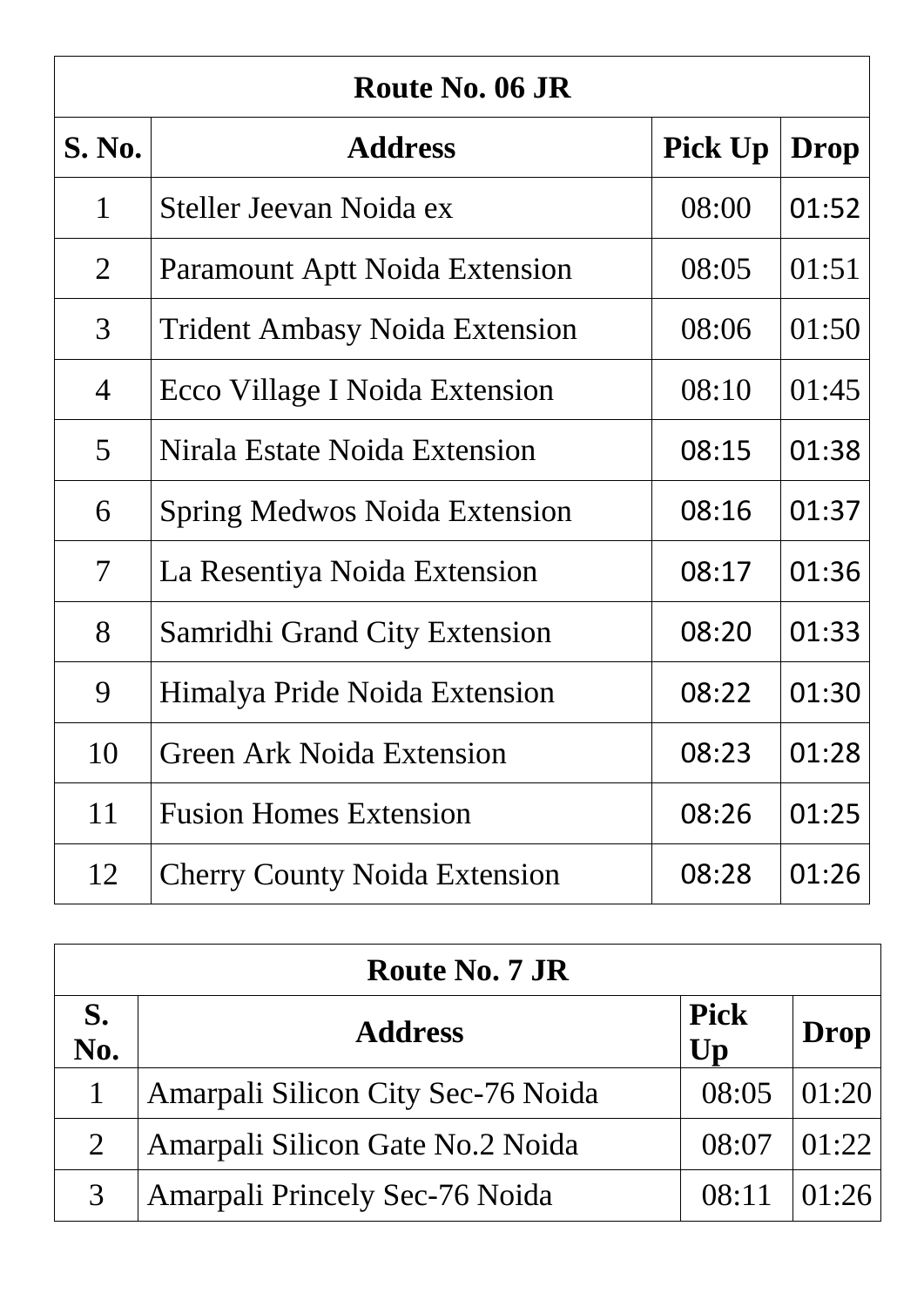| 4  | Sethi Max Royal Sec-76 Noida          | 08:14 | 01:28 |
|----|---------------------------------------|-------|-------|
| 5  | Mahagun Meerabela, Sec-79, Noida      | 08:18 | 01:32 |
| 6  | Hide Park Sec-78, Gate-1 Noida        | 08:21 | 01:35 |
|    | Mahagun Modrane, Sec-78, Gate-3 Noida | 08:23 | 01:38 |
| 8  | Sikka Karmic Sec-78, Noida            | 08:26 | 01:41 |
| 9  | Antriksh Aptt. Sec-78, Noida          | 08:30 | 01:42 |
| 10 | Hanuman Murti Sec-49, Barola          | 08:35 | 01·50 |

| Route No. 8 JR.          |                              |                |             |  |
|--------------------------|------------------------------|----------------|-------------|--|
| <b>S. No.</b>            | <b>Address</b>               | <b>Pick Up</b> | <b>Drop</b> |  |
| $\mathbf{1}$             | Police StationSec-49 Noida   | 07:50          | 01:54       |  |
| $\overline{2}$           | Sec-99 Noida                 | 08:00          | 02:05       |  |
| 3                        | Great Value Sarnam Sec-107   | 08:05          | 02:10       |  |
| $\overline{4}$           | Sec-100 lotus Bulward        | 08:10          | 02:15       |  |
| 5                        | Chalera Sec-44 Noida         | 08:15          | 01:47       |  |
| 6                        | Sec-37 Golf Course Noida     | 08:20          | 01:42       |  |
| $\overline{\mathcal{I}}$ | Sec-36 Red light Noida       | 08:25          | 01:37       |  |
| 8                        | <b>Hoshiyarpur Red Light</b> | 08:35          | 01:25       |  |
| 9                        | Sec-52 RWA Gate              | 08:40          | 01:20       |  |
| 10                       | Sec-61 Shatabdi Vihar Noida  | 08:45          | 01:15       |  |
| 11                       | Gol Chaker Sec-61            | 08:48          | 01:10       |  |
| 12                       | Kanchan Janga                | 08:52          | 01:05       |  |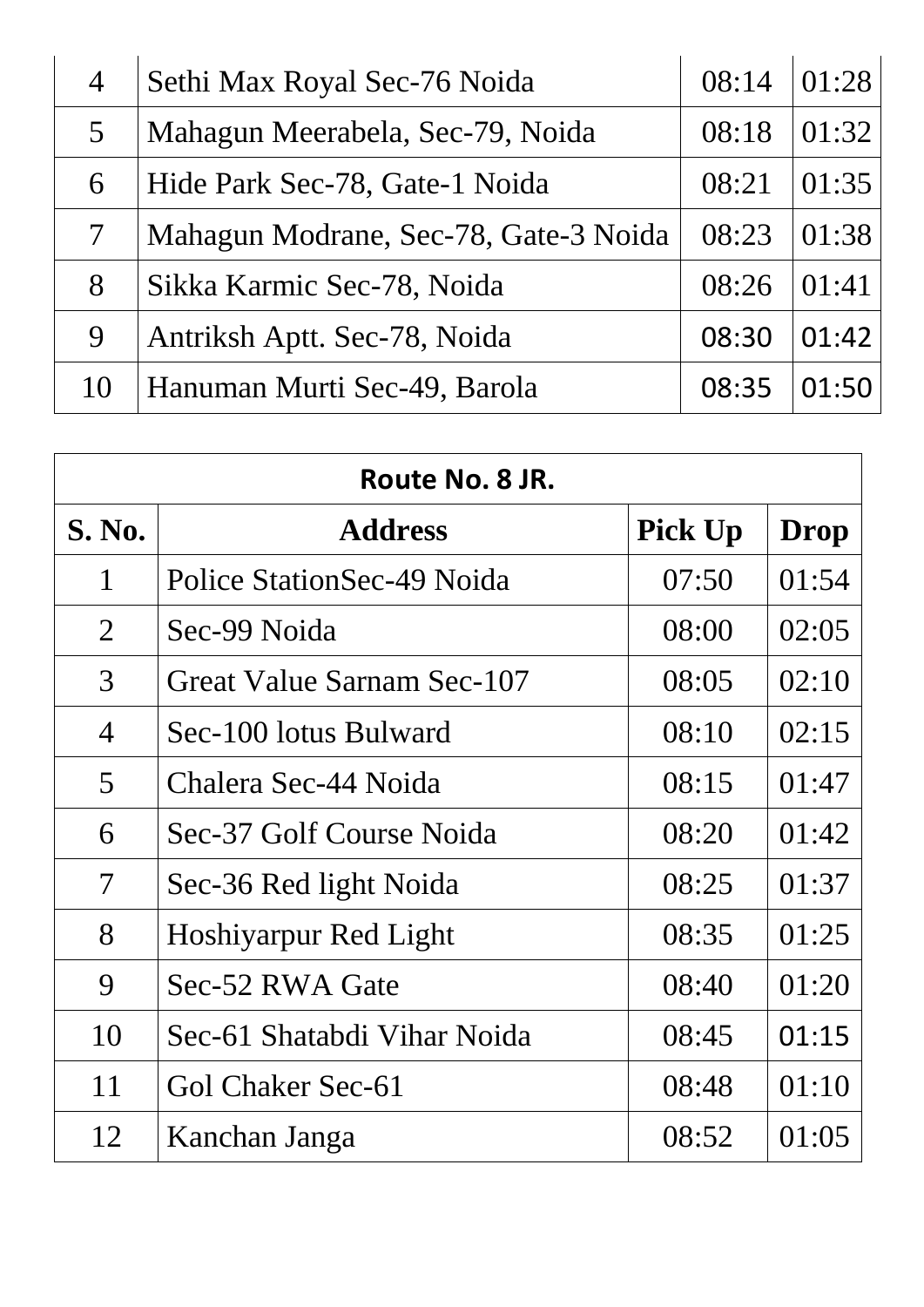### **Route No. 9 Jr.**

| <b>S. No.</b>            | <b>Address</b>                 | <b>Pick Up</b> | <b>Drop</b> |
|--------------------------|--------------------------------|----------------|-------------|
| $\mathbf{1}$             | Homes 121 Noida                | 07:50          | 01:50       |
| $\overline{2}$           | Garhi Chokhandi                | 07:55          | 01:47       |
| 3                        | Cello County, Sec-121          | 07:57          | 01:45       |
| $\overline{4}$           | Sec-70, Sapphire School        | 08:00          | 01:40       |
| 5                        | Sai Aptt. Chowk, Sec-71, Noida | 08:05          | 01:37       |
| 6                        | Jagarati Apt, Sec-71, Noida    | 08:07          | 01:35       |
| $\overline{\mathcal{I}}$ | Shiv Shakti Apt. Sec-71 Noida  | 08:09          | 01:33       |
| 8                        | RWA Gate, Sec-71, Noida        | 08:11          | 01:30       |
| 9                        | Hotel Orange Pie Mamura        | 08:15          | 01:25       |
| 10                       | Gali No. 5, Mamura             | 08:18          | 01:20       |

### **Route No. 10 Jr.**

| S.<br>No.      | <b>Address</b>                        | <b>Pick</b><br>Up | Drop  |
|----------------|---------------------------------------|-------------------|-------|
| $\mathbf{1}$   | Sec-14, Auto Stand, Noida             | 07:45             | 01:50 |
| $\overline{2}$ | Sec-15 Alka Cinema, Noida             | 07:47             | 01:45 |
| 3              | Marigold Public School, Sec-19, Noida | 07:53             | 01:40 |
| $\overline{4}$ | Indo Gulf Red Light, Sec-19, Noida    | 07:55             | 01:39 |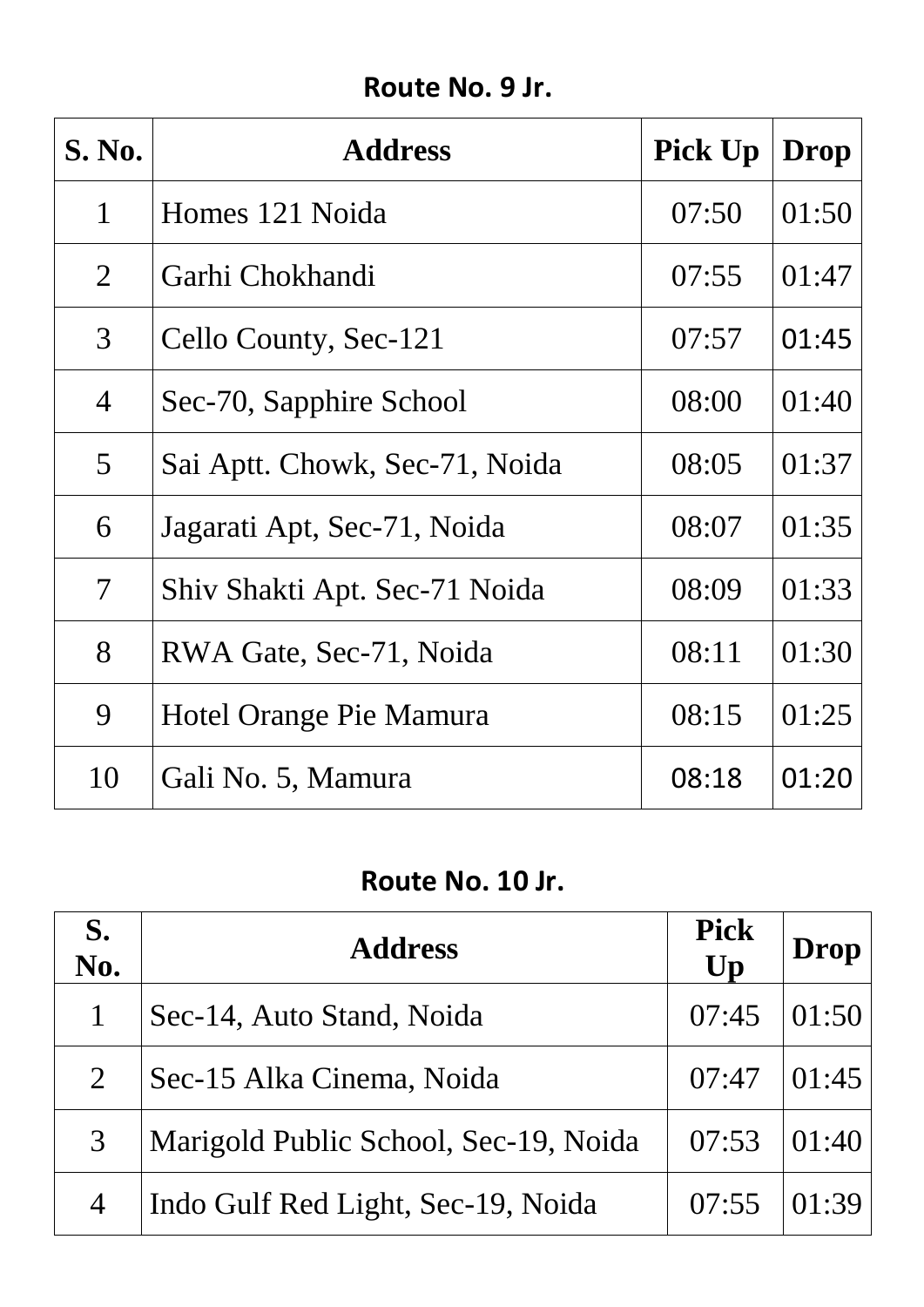| 5 <sup>1</sup>           | Sec-19, Main Road                | 07:57 | 01:37 |
|--------------------------|----------------------------------|-------|-------|
| 6                        | Jalvayu Vihar, Sec-25, Noida     | 08:00 | 01:36 |
| $\overline{\mathcal{L}}$ | Sec-21, Jalvayu Vihar, Noida     | 08:03 | 01:34 |
| 8                        | PF Office Sec-24, Noida          | 08:08 | 01:30 |
| 9                        | Gail Vihar, sec-23, Noida        | 08:12 | 01:27 |
| 10                       | CNG Pump, Gijhore                | 08:15 | 01:20 |
| 11                       | Samridhi NTPC, Sec-33, Noida     | 08:18 | 01:22 |
| 12                       | Arya Samaj Mandir, Sec-33, Noida | 08:19 | 01:24 |
| 13                       | Gail Vihar, Sec-23, Bijli Ghar   | 08:22 | 01:26 |
| 14                       | Sec 22, Mother dairy, Noida      | 08:25 | 01:15 |
| 15                       | Bishanpura, Sec-58, Noida        | 08:30 | 01:10 |

### **Route No. 11 Jr.**

| S.<br>No.      | <b>Address</b>                   | <b>Pick Up</b> | Drop  |
|----------------|----------------------------------|----------------|-------|
| $\mathbf{1}$   | Lumbini Aptt Koshambi            | 07:50          | 01:40 |
| $\overline{2}$ | Seemanth Vihar, Koshambi         | 07:53          | 01:43 |
| 3              | Reddison Hotel, Kaushambi        | 07:57          | 01:45 |
| $\overline{4}$ | Aravali Aptt., Koshambi          | 08:03          | 01:50 |
| 5              | Neel Padam Kunj Sec-1, Vaishali, | 08:13          | 01:55 |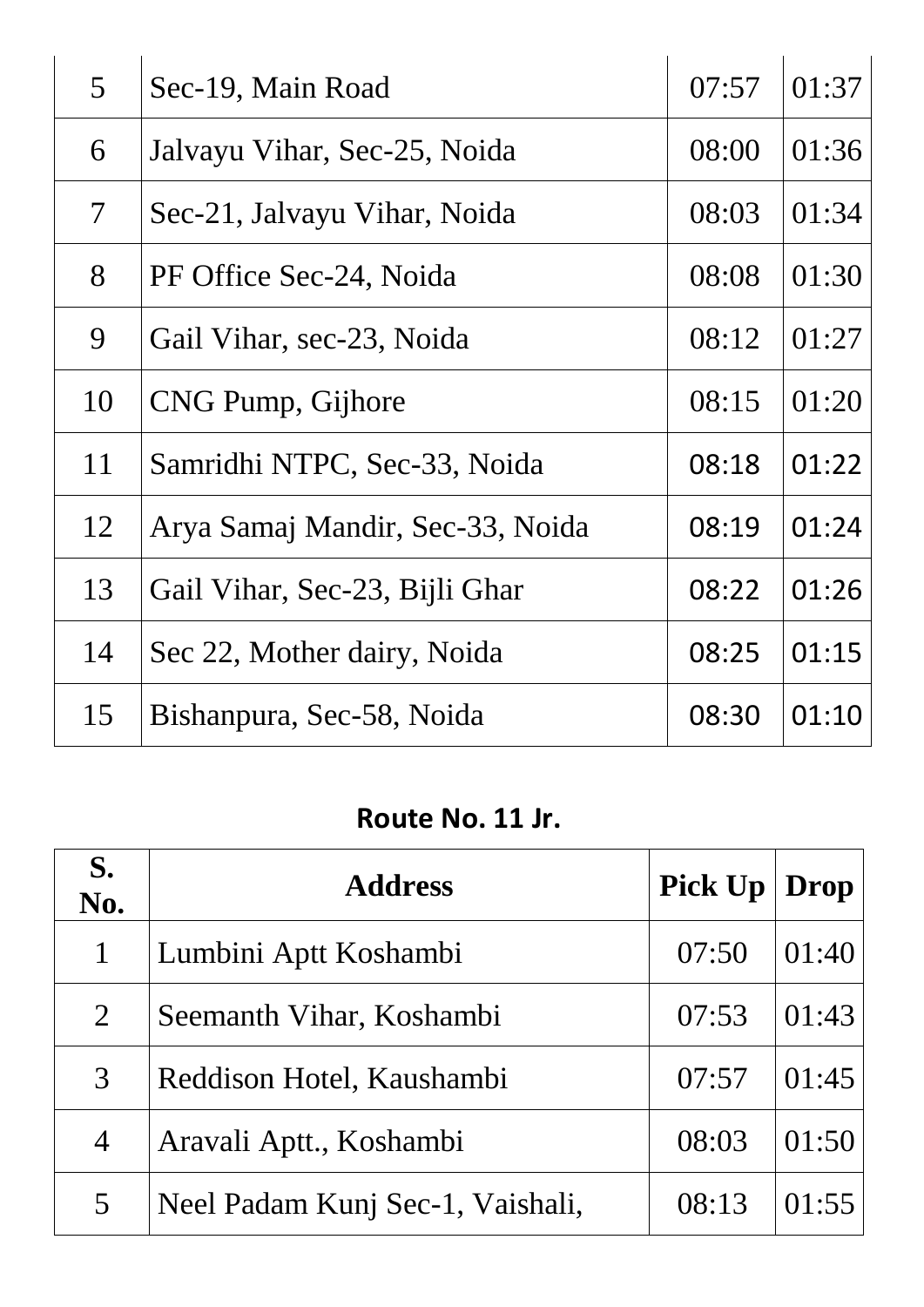| 6      | Max Hospital Sec-1, Vaishali   | 08:15 | 01:35 |
|--------|--------------------------------|-------|-------|
| $\tau$ | Ashirwad Aptt. Sec-1, Vaishali | 08:17 | 01:32 |
| 8      | Cloud 9 Sec-1, Vaishali        | 08:19 | 01:30 |
| 9      | Budh Vatika sec-2, Vaishali    | 08:23 | 01:26 |
| 10     | PNB Sec-2, Vaishali            | 08:25 | 01:24 |
| 11     | Jain Mandir, Sec-2, Vaishali   | 08:28 | 01:20 |

# **Route No. 12 Jr.**

| S.<br>No.                | <b>Address</b>                      | <b>Pick</b><br>Up | <b>Drop</b> |
|--------------------------|-------------------------------------|-------------------|-------------|
| $\mathbf{1}$             | Karishma Aptt, IP Extension         | 07:50             | 02:00       |
| $\overline{2}$           | <b>Mangalam IP Extension</b>        | 07:55             | 01:55       |
| $\mathfrak{Z}$           | Mother Dairy, Pandav Nagar          | 07:57             | 01:52       |
| $\overline{4}$           | Gurudwara Phase II Vinod Nagar      | 08:02             | 01:46       |
| 5 <sup>5</sup>           | Kondli, Sabji Mandi, Delhi          | 08"12             | 01:37       |
| 6                        | Ashirwad Aptt. Phase-III, Delhi     | 08:14             | 01:35       |
| $\overline{\mathcal{U}}$ | Labour Chowk Phase III Delhi        | 08:19             | 01:32       |
| 8                        | Mangal Chowk Phase III, Delhi       | 08:21             | 01:27       |
| 9                        | Vishwakarma Aptt. Vasundhara, Delhi | 08:26             | 01:22       |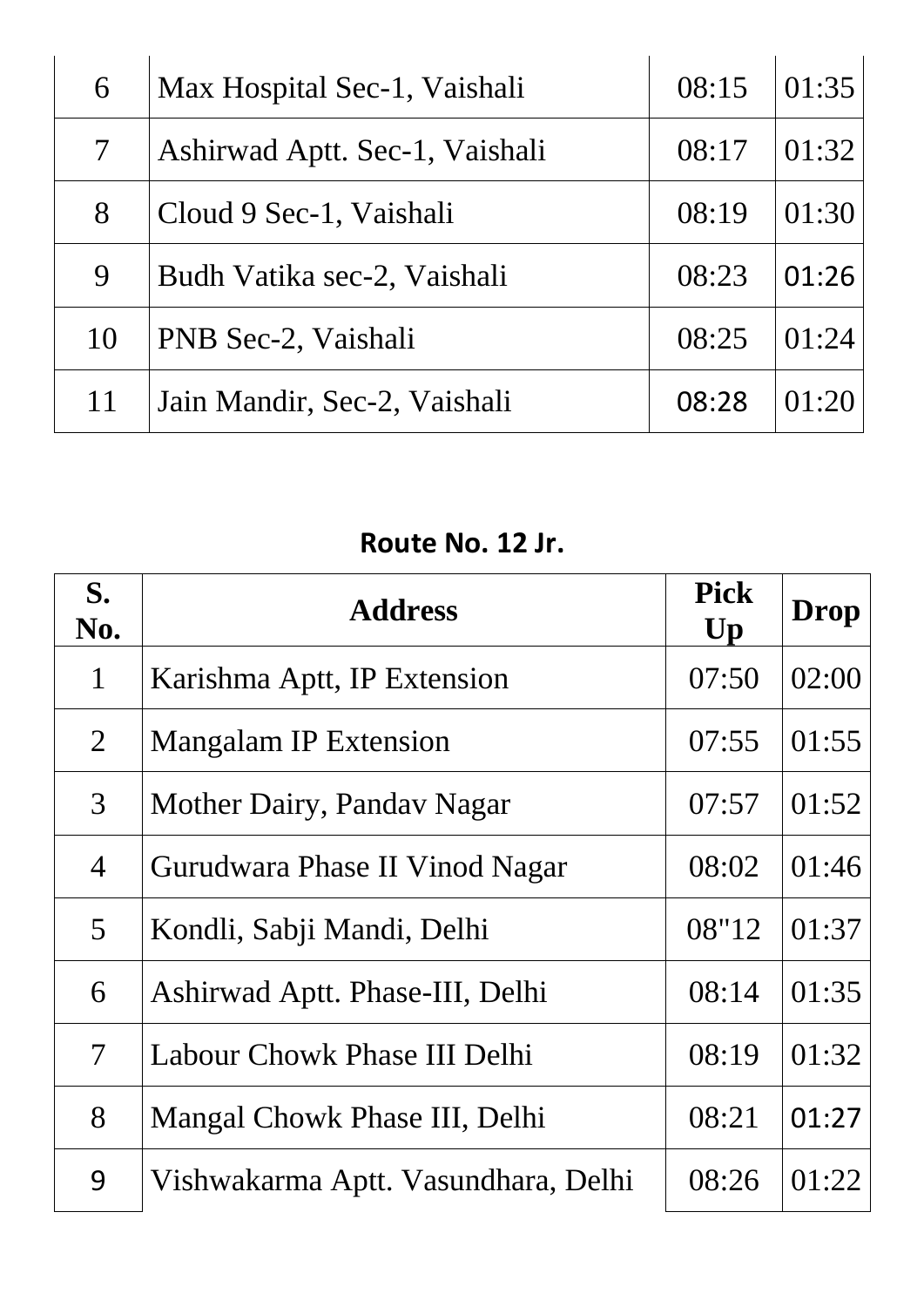| 10 | Despancery Sec-12, Noida        | 08:32 | 01:18 |
|----|---------------------------------|-------|-------|
| 11 | Varma Cloth House Sec-12, Noida | 08:33 | 01:17 |
| 12 | Metro Hospital Sec-12, Noida    | 08:34 | 01:15 |
| 13 | Shiv Mandir, Sec-22, Noida      | 08:37 | 01:10 |
| 14 | RWA Gate Sec-56, Noida          | 08:38 | 01:08 |
| 15 | ESI Colony Sec-56, Noida        | 08:40 | 01:07 |
| 16 | Rajat Vihar, Sec-62, ABC Block  | 08:42 | 01:05 |

### **Route No. 14 Jr.**

| $S_{\bullet}$<br>No.     | <b>Address</b>                           | <b>Pick</b><br>Up | <b>Drop</b> |
|--------------------------|------------------------------------------|-------------------|-------------|
| $\mathbf{1}$             | Soho Chowk, Gyan Khand I,<br>Indirapuram | 07:55             | 01:42       |
| $\overline{2}$           | Peepal Chowk Khand I, Indirapuram        | 07:56             | 01:40       |
| 3                        | Himalaya Legend Ind                      | 08:00             | 01:37       |
| $\overline{4}$           | Vidhayak Colony, Indirapuram             | 08:02             | 01:35       |
| $\overline{5}$           | Binsar Mandir Abhay Khand II             | 08:05             | 01:32       |
| 6                        | Anukampa Aptt. Abhay Khand II            | 08:06             | 01:31       |
| $\overline{\mathcal{I}}$ | Mangalam Gol Chakar Abhay Khand          | 08:07             | 01:30       |
| 8                        | Sophiya Chowk Abhay Khand                | 08:09             | 01:22       |
| 9                        | Gaur Green Avenue Abhay Khand            | 08:13             | 01:25       |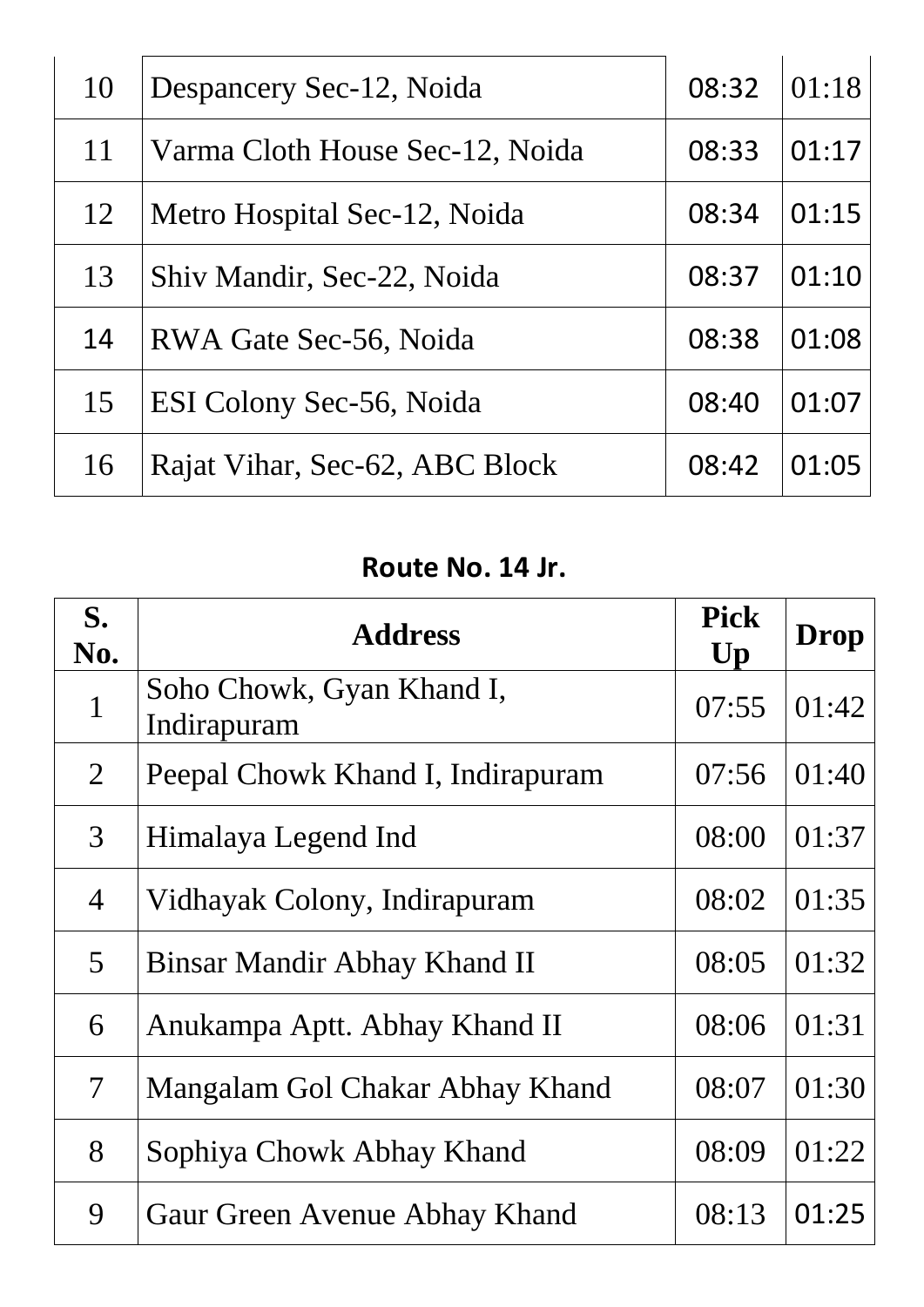|    | 10   Police Chowki Ind                | $08:16$ 01:20    |  |
|----|---------------------------------------|------------------|--|
| 11 | Peer Baba Supertech Icon Nyan Khand I | $08:18$ $ 01:17$ |  |
|    | 12 Gaur Green Vista, V3S Inderlok     | $08:19$ 01:15    |  |

### **Route No. 15 Jr.**

| S.<br>No.                | <b>Address</b>                       | <b>Pick</b><br>Up | Drop  |
|--------------------------|--------------------------------------|-------------------|-------|
| $\mathbf{1}$             | Flex Sharad Kunj, Sec-62, Noida      | 07:55             | 01:15 |
| $\overline{2}$           | Jagdamba Apt, Sec-62, Noida          | 07:56             | 01:16 |
| $\mathfrak{Z}$           | Sagar Apt, Sec-62, Noida             | 07:58             | 01:08 |
| 4                        | Bhel Apt, Sec-62, Noida              | 08:00             | 01:19 |
| 5 <sup>1</sup>           | Mea Apt, Sec-62, Noida               | 08:03             | 01:22 |
| 6                        | Oreintal Apt, sec-62, Noida          | 08:05             | 01:24 |
| $\overline{\mathcal{L}}$ | Indian Oil Apt, Sec-62, Noida        | 08:07             | 01:25 |
| 8                        | Overseas Apt, sec-62, Noida          | 08:09             | 01:26 |
| 9                        | PMO Apt Sec-62, Noida                | 08:10             | 01:27 |
| 10                       | Vinayak NTPC, Sec-62, Noida          | 08:13             | 01:30 |
| 11                       | Swagatam Apt, Sec-62, Noida          | 08:14             | 01:32 |
| 12                       | Yarrows Apt, sec-62, Noida           | 08:16             | 01:34 |
| 13                       | Rail Vihar, Sec-62, Noida            | 08:18             | 01:37 |
| 14                       | Neel Kanth Corner, Apt sec-62, Noida | 08:20             | 01:38 |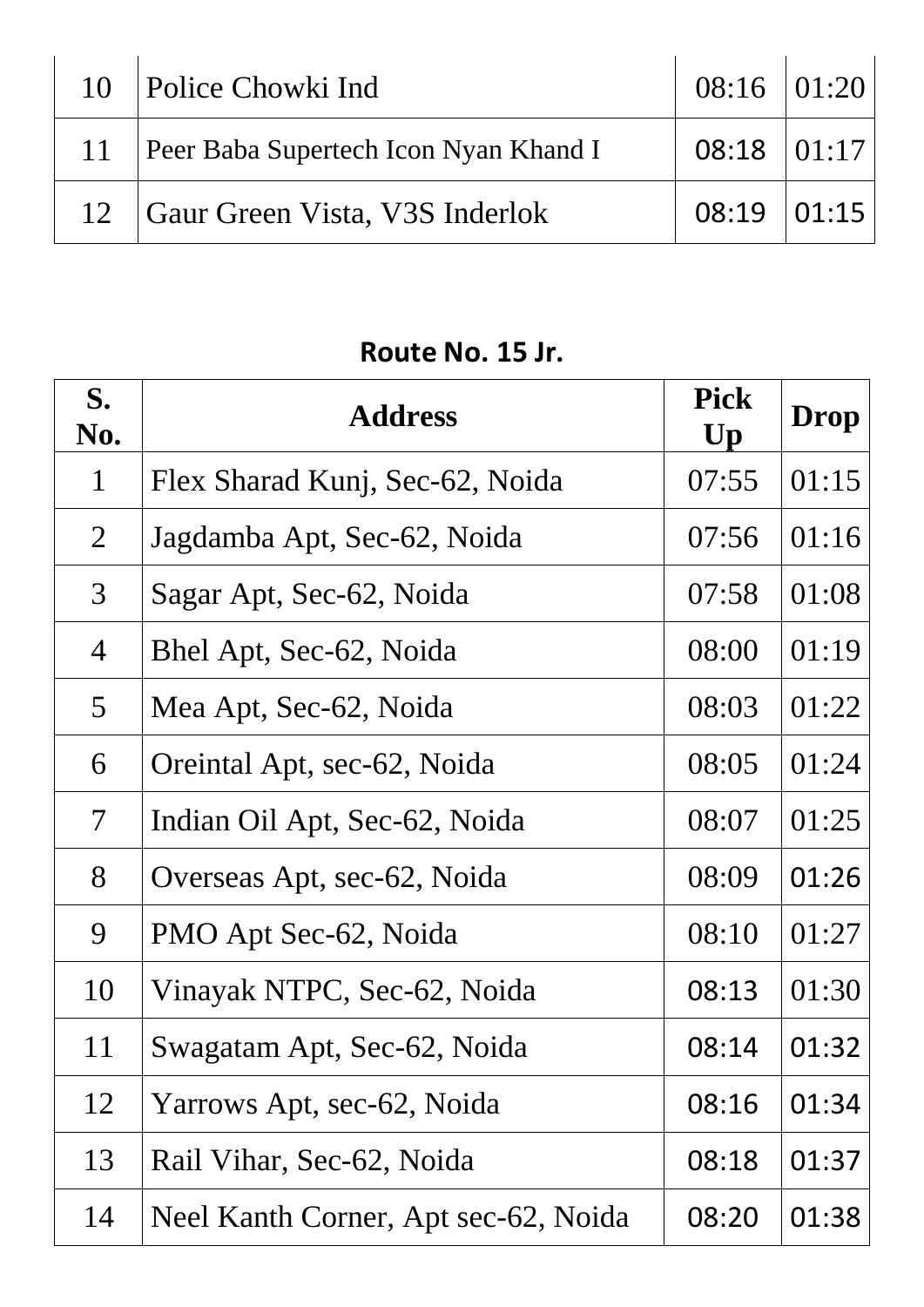| 15 | Prathvi Vihar Apt, sec-62, Noida  | 08:21 | 01:39 |
|----|-----------------------------------|-------|-------|
| 16 | BPCL Apt, Sec-62, Noida           | 08:23 | 01:40 |
| 17 | Bank Apt Sec-62, Noida            | 08:24 | 01:41 |
| 18 | Akansha Aprt Sec-62, Noida        | 08:28 | 01:46 |
| 19 | Telecom Corner gail Apt 62, Noida | 08:30 | 01:48 |
| 20 | Shakti Kunj Apt, Sec-62, Noida    | 08:31 | 01:50 |
| 21 | Nawada Puliya, Sec-62, Noida      | 08:33 | 01:05 |

#### **Route No. 16 Jr.**

| S.<br>No.                | <b>Address</b>                       | <b>Pick</b><br>$\mathbf{U}\mathbf{p}$ | <b>Drop</b> |
|--------------------------|--------------------------------------|---------------------------------------|-------------|
| $\mathbf{1}$             | <b>Paramount Glass gate Crossing</b> | 07:45                                 | 01:20       |
| $\overline{2}$           | Supertech crossing                   | 07:46                                 | 01:21       |
| 3                        | <b>Ajnara Crossing</b>               | 07:47                                 | 01:22       |
| $\overline{4}$           | <b>Savior Crossing</b>               | 07:52                                 | 01:27       |
| $\overline{5}$           | <b>Panchsheel Crossing</b>           | 07:57                                 | 01:32       |
| 6                        | <b>Galleriya Market Crossing</b>     | 07:58                                 | 01:34       |
| $\overline{\mathcal{I}}$ | GH-7, Gate No.1, Crossing            | 08:00                                 | 01:36       |
| 8                        | Gate No.2, GH7 Crossing              | 08:03                                 | 01:40       |
| 9                        | <b>Gas Agency Crossing</b>           | 08:05                                 | 01:43       |
| 10                       | <b>Amarpali Crossing</b>             | 08:08                                 | 01:45       |
| 11                       | Wazidpur Village Sector-63 Noida     | 08:23                                 | 01:05       |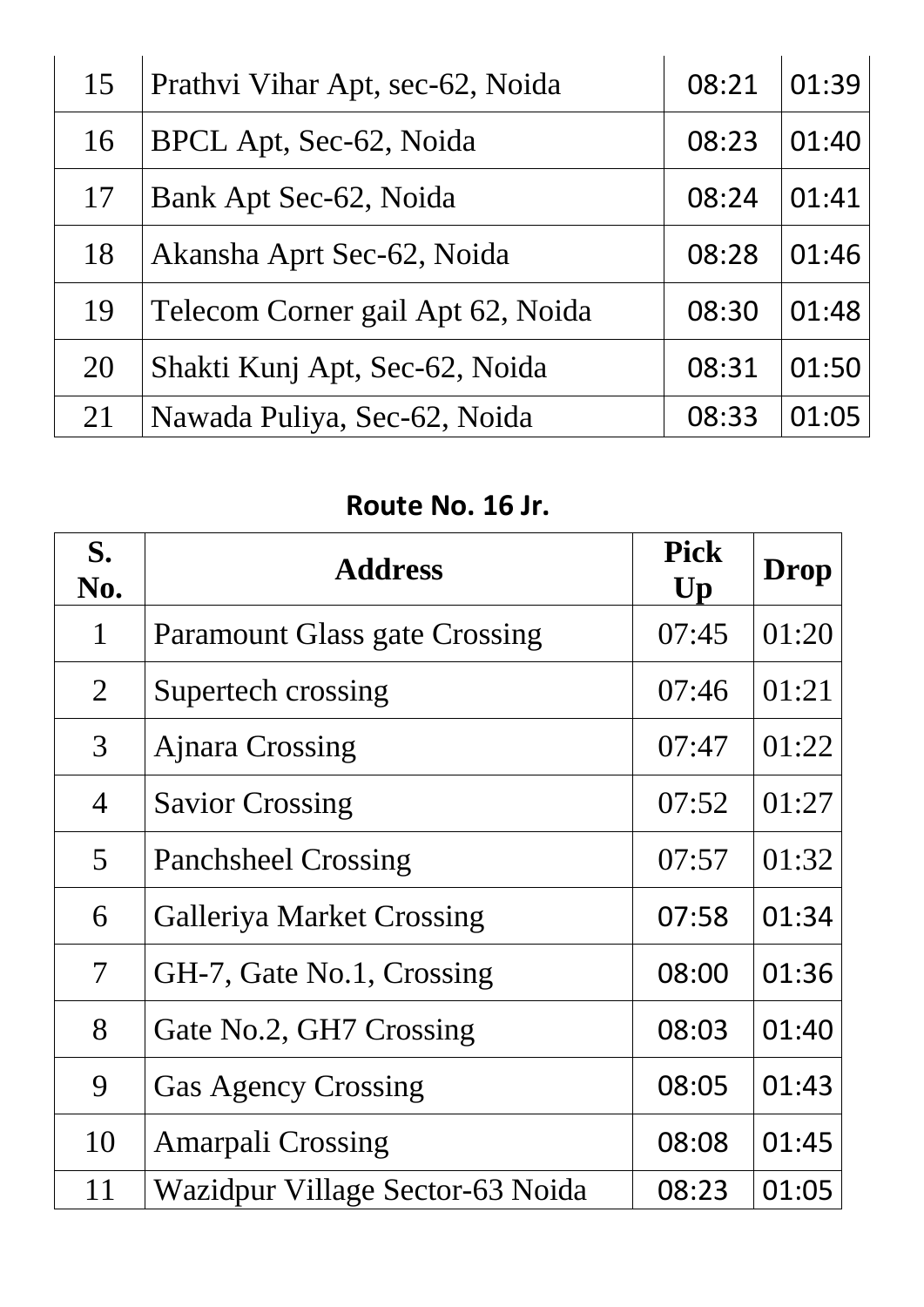| Route No. 17 JR          |                                       |                                       |             |
|--------------------------|---------------------------------------|---------------------------------------|-------------|
| S.<br>No.                | <b>Address</b>                        | <b>Pick</b><br>$\mathbf{U}\mathbf{p}$ | <b>Drop</b> |
| $\mathbf{1}$             | Amarpali Green II, Noida Extension    | 07:50                                 | 01:45       |
| $\overline{2}$           | <b>Royal Court Extension</b>          | 07:52                                 | 01:46       |
| 3 <sup>1</sup>           | Casa Green, Extension                 | 07:54                                 | 01:50       |
| $\overline{4}$           | Nirala Espire, Extension              | 07:56                                 | 01:53       |
| 5                        | Ajnara Le Garden                      | 07:58                                 | 01:55       |
| 6                        | Ecco Village III Noida Extn.          | 08:00                                 | 01:58       |
| $\overline{\mathcal{L}}$ | French Aptt Noida Extn.               | 08:02                                 | 01:39       |
| 8                        | Ajnara Home Noida Extn.               | 08:04                                 | 01:37       |
| 9                        | Supertech Ecco Village II Noida Extn. | 08:05                                 | 01:35       |
| 10                       | Gaur Sondrayam Noida Extn.            | 08:10                                 | 01:32       |
| 11                       | Gaur Grandur Sec-119, Noida           | 08:20                                 | 01:22       |
| 12                       | Amarpali Zodic Sec-120, Noida         | 08:22                                 | 01:20       |
| 13                       | RG Residency Sec-120, Noida           | 08:23                                 | 01:18       |
| 14                       | Parthala Police Choki 119             | 08:25                                 | 01:17       |
| 15                       | Parteek Laurel Sec-120, Noida         | 08:27                                 | 01:15       |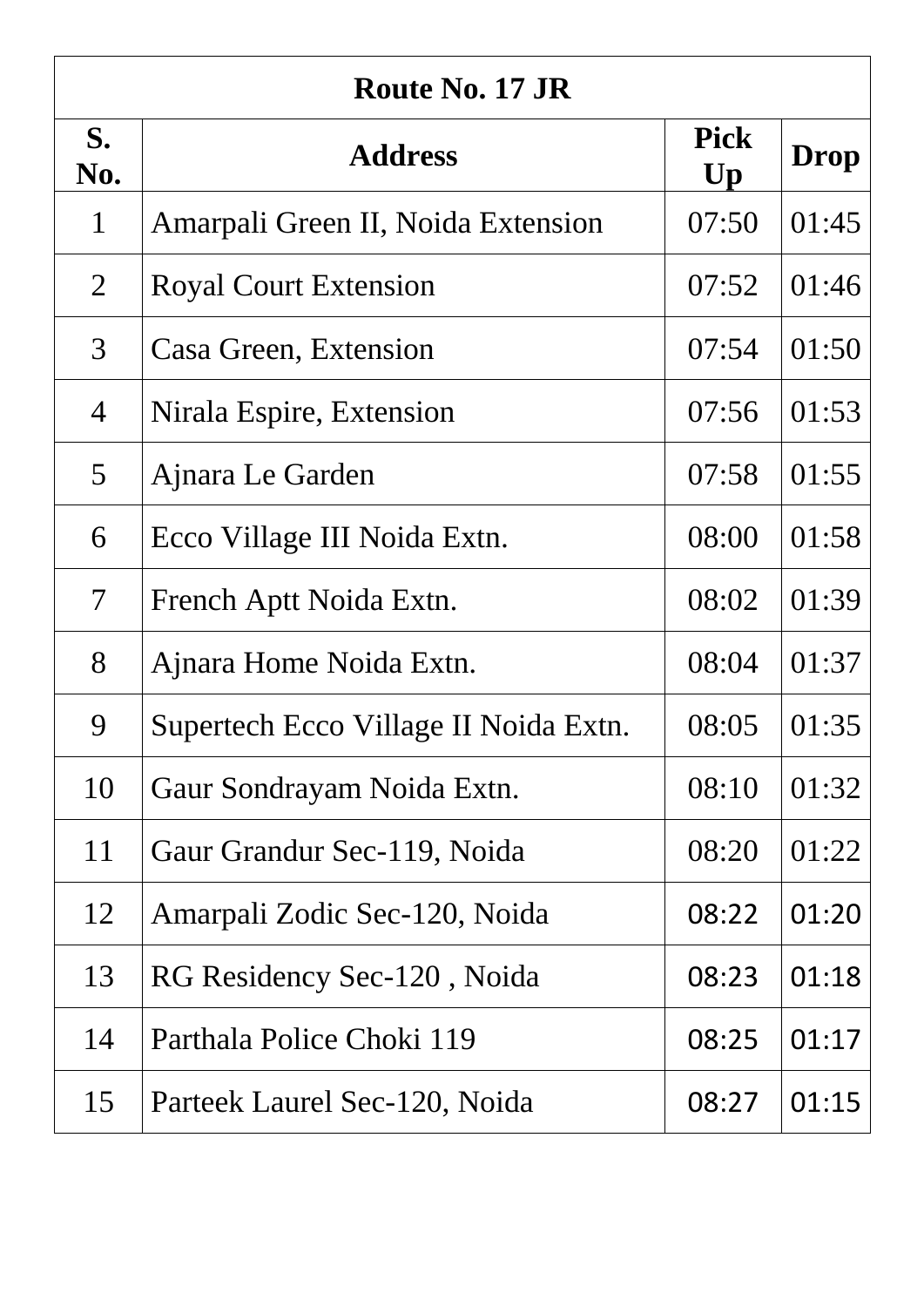| Route No. 18 JR |                                   |                |       |
|-----------------|-----------------------------------|----------------|-------|
| S.<br>No.       | <b>Address</b>                    | <b>Pick Up</b> | Drop  |
| 1               | Ramesh Park, Panday Nagar, Delhi  | 07:50          | 01:55 |
| 2               | Gandhi Nagar, Delhi               | 08:00          | 01:45 |
| 3               | Laxmi Nagar, Delhi                | 08:10          | 01:30 |
| 4               | Hasanpur Depo, Delhi              | 08:15          | 01:20 |
| 5               | Ganesh Nagar, School Block, Delhi | 08:20          | 02:00 |

| Route No. 19 JR |                           |                |       |  |  |  |  |
|-----------------|---------------------------|----------------|-------|--|--|--|--|
| <b>S. No.</b>   | <b>Address</b>            | <b>Pick Up</b> | Drop  |  |  |  |  |
| $\mathbf 1$     | Raj Nagar, Extension, GZB | 07:50          | 01:15 |  |  |  |  |
| $\overline{2}$  | Aditya World City, GZB    | 08:10          | 01:35 |  |  |  |  |
| 3               | Wave City, GZB            | 08:20          | 01:40 |  |  |  |  |
| $\overline{4}$  | Meharoli Village, GZB     | 08:25          | 01:45 |  |  |  |  |
| 5               | Bahmeta, Gzb              | 08:30          | 01:50 |  |  |  |  |